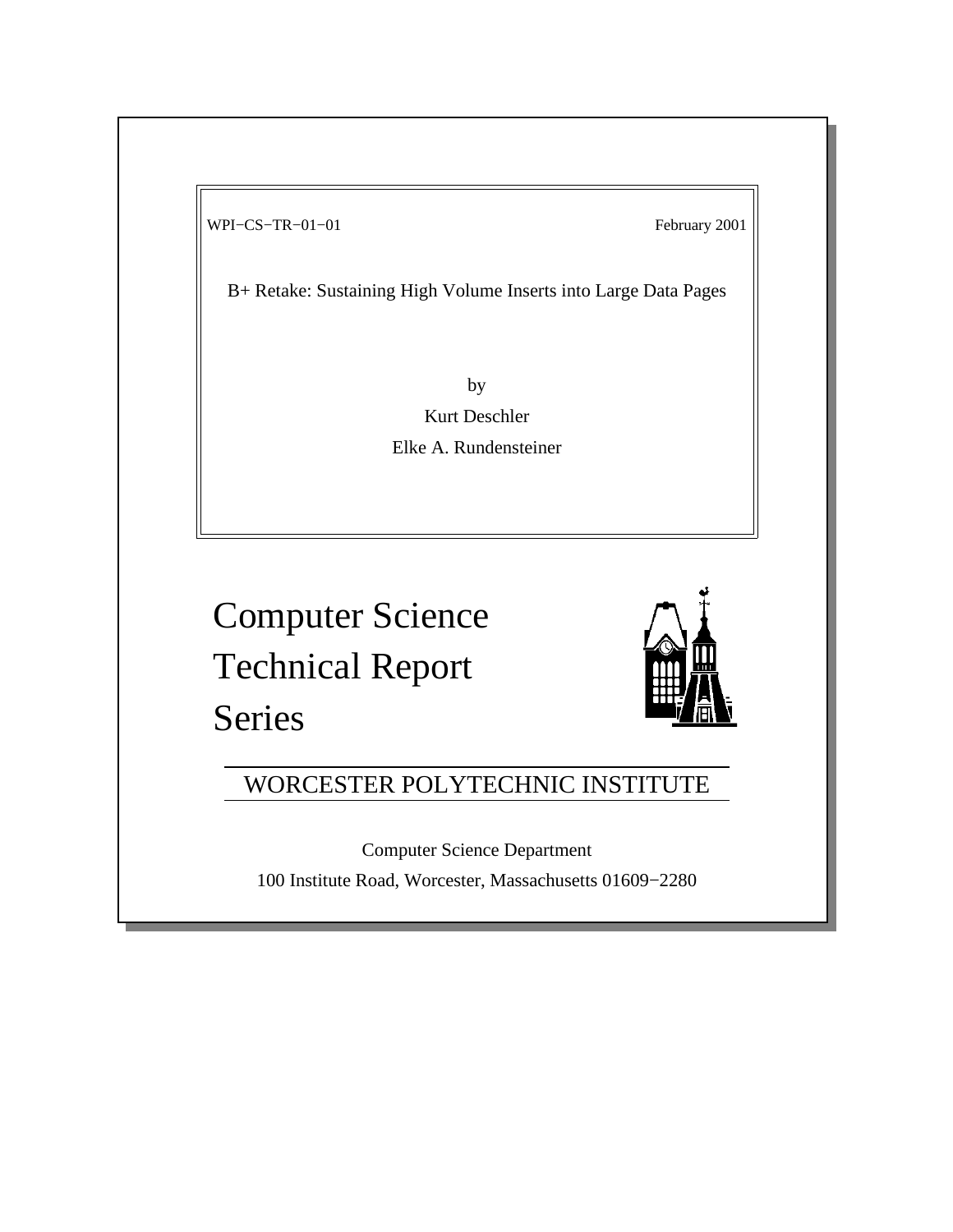# **B+ Retake: Sustaining High Volume Inserts into Large Data Pages**

**Kurt W. Deschler and Elke A. Rundensteiner**

Department of Computer Science Worcester Polytechnic Institute 100 Institute Rd. Worcester, MA 01609

desch@wpi.edu, rundenst@cs.wpi.edu

#### **Abstract**

A data warehouse typically differs from an OLTP database in terms of both significantly larger sizes for data pages as well as in the volume of data inserted in bulk. The traditional B+ Tree and its variants, while still a popular candidate for supporting point and range queries, can become very memory intensive for insert and delete operations under these more stringent requirements. Since typical insert and delete sets for modern data warehouse applications may contain millions of records, maximizing performance of such bulk insert operations is critical for frequently updated warehouses.

In this paper, we analyze and measure memory related costs of  $B+$  Tree inserts and illustrate that their performance can be unacceptable for high volume inserts when large data pages are used. We introduce the RB+ tree as a general purpose index that addresses the memory bandwidth issues while not compromising I/O performance. The RB+ tree uses persistent red− black binary trees instead of sorted records for leaf pages. This organization reduces insert and delete costs while preserving query performance, making it a more suitable format for a general purpose warehouse index. We have implemented both an RB+ tree and a B+ tree index within the same framework using C++ templates. Our experimental results confirm our expectations that for high volume inserts, the RB+ tree greatly outperforms the B+ tree (in certain scenarios 100 fold or better) while exhibiting performance comparable to that of the B+ tree for other operations. We expect the RB+ tree to be a practical addition to databases that support large data pages.

**Keywords:** Warehouse, Indexing, B−tree, Red−Black, Persistent, Performance

#### **1 Introduction**

#### **1.1 Warehouse B+ Trees**

Since neither a bitmapped index nor a hash index provide ordered access [2], the B+ Tree continues to be an essential index technology for modern data warehouse applications. In particular, it is the standard technology employed to perform many range and point queries efficiently.

As data warehouses are used to meet the needs of E−commerce and 24x7 uptime applications, the need arises for indices that can be constantly updated. In such modern applications, a single load may consist of millions of records, and loads may be applied several times per hour. As an example of the performance required of warehouse indexes, a 1,000,000 record insert with an average record insert time of just 1 ms would take almost 17 minutes. This would be unacceptable under most circumstances both in terms of user response time and the difficulty of scheduling long update transactions. Data sources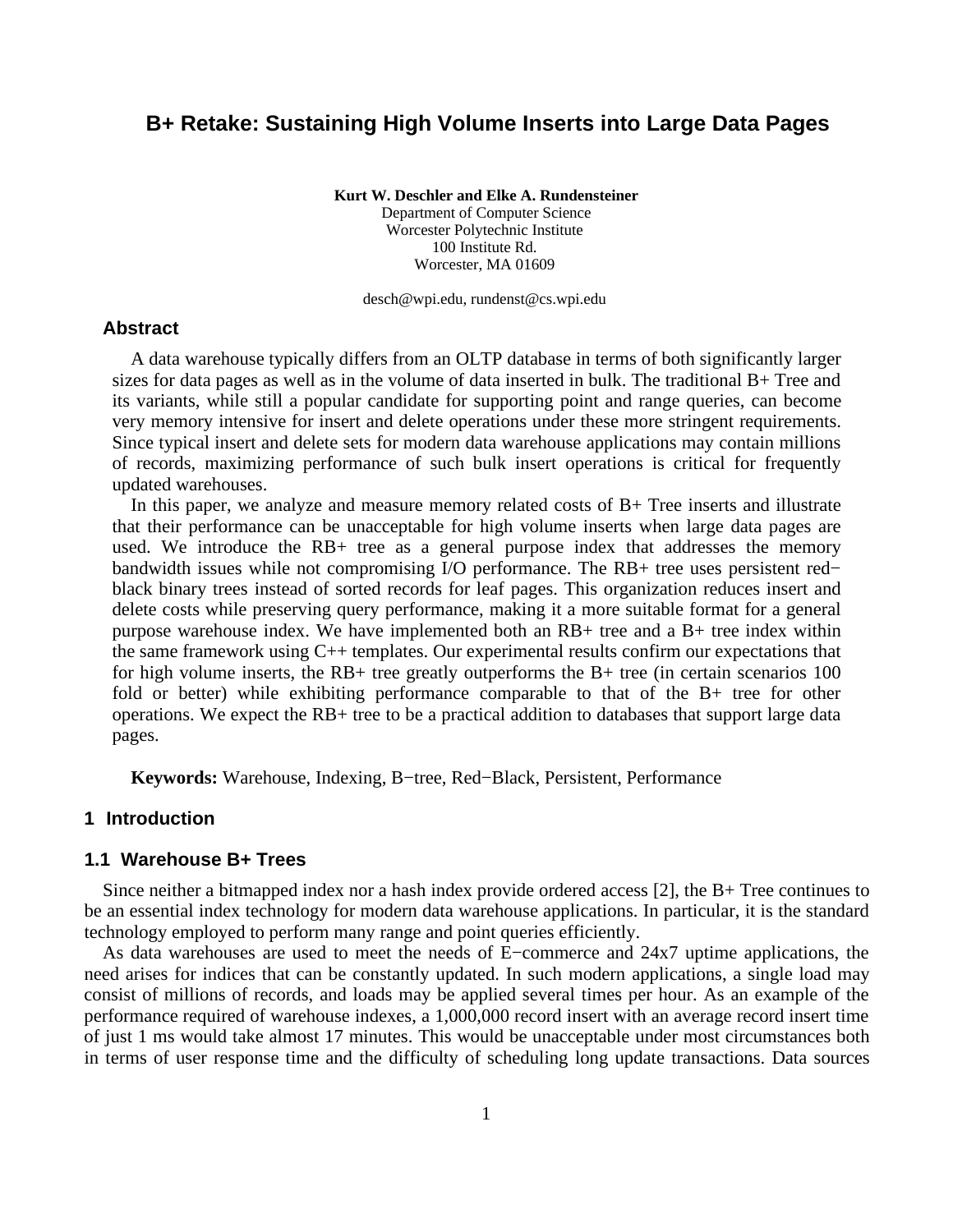such as web servers, communications switches, card readers, and replication from OLTP databases can produce near−continuous loads of this magnitude. If the warehouse cannot sustain this insert rate, the queues for these data sources will quickly fill and data will be lost. Even in the traditional warehouse model, where bulk loads are applied at regular intervals, loading performance can become an issue. A large update could keep a table locked for several minutes to several hours depending on the table size, number of indices, and number of rows involved. Efficient update support is thus critical to avoid excessively long update windows.

Some previously proposed solutions [8,9,11] use auxiliary structures to buffer incremental inserts. Although these structures can address memory bandwidth problems, they not only complicate the transactional model, but also delay availability of the updated data to queries. In many scenarios when user queries expect these updates to be immediately available, these solutions are not acceptable. Hence, a novel approach to tackling these shortcomings without sacrificing query performance is urgently needed.

#### **1.2 Impact of Large Data Pages on Warehouse Performance**

The larger page size typical of a data warehouse system plays an important role in I/O performance. Whereas a typical OLTP database uses data pages in the range of 1kb and 4 kb (the disk block size), a warehouse may use pages as large as 512Kb [11]. Warehouses use these large pages to take advantage of the large block I/O capabilities of most modern disks [12]. Since large page sizes reduce the number of pages in an index, there is less paging activity, less splitting, and less overhead to store pointers to other pages. Finally, since more tuples can be stored in a single page, the fan−out of tree structures is much higher, and therefore their height is minimized. The net result is reduced I/O and improved throughput for large warehouse queries.

However, while large data pages improve I/O performance, the chunks of memory they occupy can be expensive to move around during incremental inserts and deletes. This is true for transfers from secondary storage to main memory (paging activity from the buffer cache) as well as for shifting, copying, and splitting data pages in main memory. If we compare the bandwidth of the current generation SCSI−3 controllers at 160MB/sec to the current generation of CPUs at 1.3GB/sec memory transfer rate (Sun UltraSPARC 2, 400MHz), the ratio of memory bandwidth to I/O bandwidth is 8.125:1. This low ratio suggests that memory bandwidth is becoming increasingly significant. Hence, as a general rule, any insert, find, or delete on a single record must avoid scanning or relocating an entire data page. As we observe in this paper, this rule becomes even more important as the size of the page increases since the size of the memory being moved grows accordingly. Multi−user or multi−threaded systems are even more vulnerable since memory resources must be shared with other processes.

#### **1.3 Problem Definition: Impact of Large Pages on B+ Tree Performance**

The above clearly points out that the  $B+$  tree [15] needs to be reexamined to prevent it from being too memory intensive for a system that uses large pages. Various organizations have been attempted for B+ tree leaf pages, including sorted array, partitioned, hashing, and unorganized tuples [20]. By far the most popular organization is the sorted array, which provides ordered access (by definition) and logarithmic lookup performance by means of a binary search. The sorted array organization is ideal for queries, since it provides the densest possible leaf pages, thus minimizing the I/O. It has been generally believed that organizations requiring extra space to store each key could not compete with the performance of the sorted array [20]. However, we demonstrate in this work that insert performance for the sorted array organization deteriorates rapidly as the page size increases, making it impractical for high volume inserts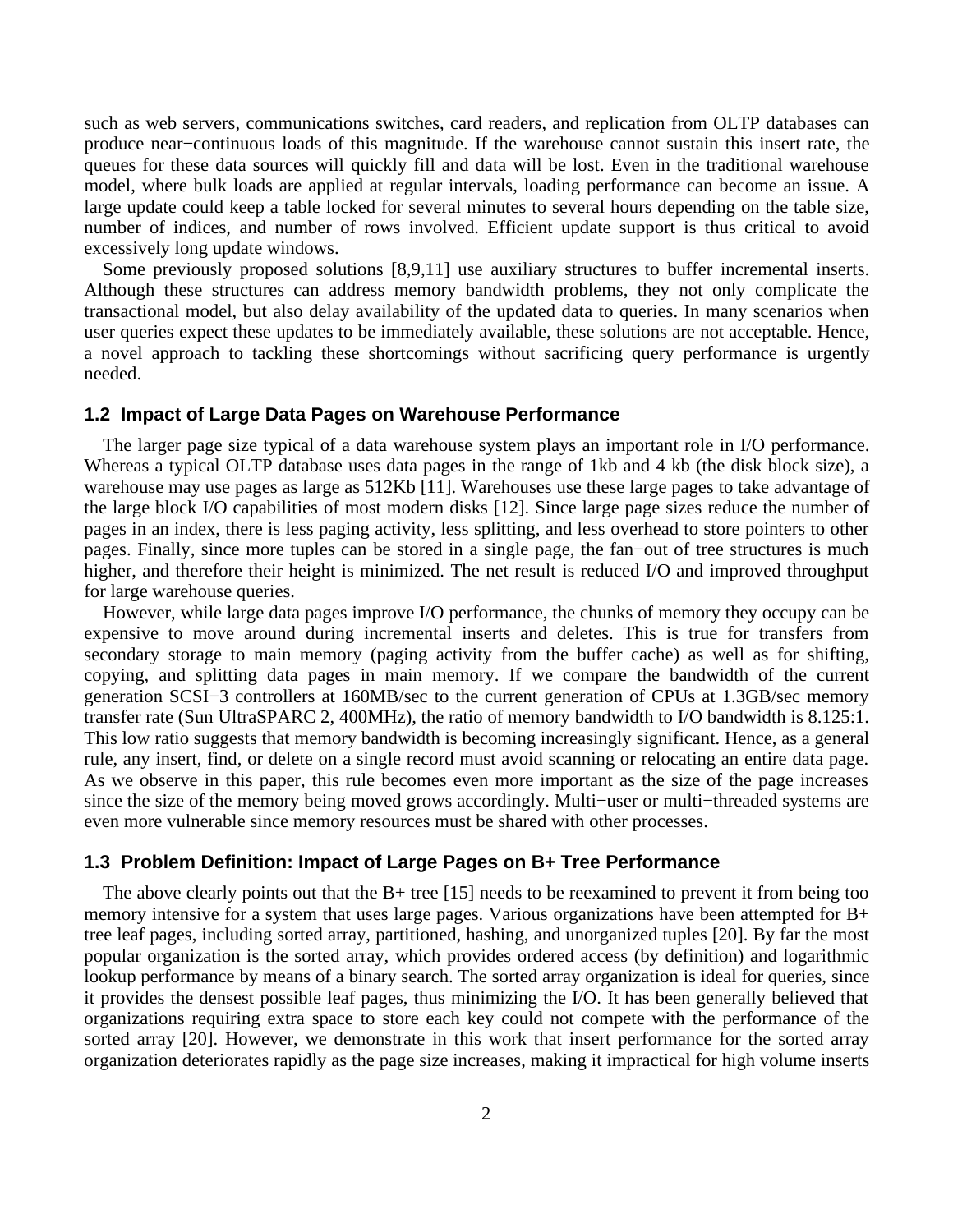under these conditions.

B+ tree pages with sorted array organization are constructed as an insertion sort. Tuples are inserted by determining their location among the existing keys with a binary search, then shifting items with larger keys to make room for the new tuple. Thus, the complexity of each insert is  $CO(1)$ , where the constant C is proportional to the page size. The worst case occurs when records are inserted or deleted at the beginning of the page, since each record will cause all data on the page to be shifted. For small page sizes, C is small and thus the cost is generally negligible compared to the much higher I/O costs. We note that an earlier study that concluded that the sorted array organization was superior came to such an observation only because they considered page sizes less than 4kB [20]. This limitation is no longer practical due to the advantages we mention earlier of using larger pages.



*Figure 1: Worst Case B+ insert*

Incremental insertion to a B+ tree with large pages causes a substantial amount memory to be moved. As the constant C nears the number of tuples to be inserted, the insert complexity nears a  $O(n^2)$  bound. Frequent inserts under these conditions cause a computer's memory system to become a bottleneck. This points us to the important observation that we must optimize not only I/O but more importantly CPU costs for the B+ tree to perform well with the large incremental inserts typical of a modern data warehouse.

General purpose computers move data one word at a time, so the performance of a memory move is proportional to the size of the move. Data is moved by loading each word of data from the main memory to a CPU register using a data bus, then storing it back in the new location using the same data bus in the other direction. Each load/store operation is expected to take between one and two CPU cycles depending on the CPUs pipelining and prefetching abilities. For systems that use traditional bus architectures, the system bus speed usually limits the memory bandwidth. High end servers that utilize multi−dimensional or dedicated memory interconnects are instead limited by the speed of the processors. In either case, as we will demonstrate, a hard limit on memory bandwidth exists that is exposed by B+ tree inserts.

#### **1.4 Approach**

To solve the memory bandwidth problem of  $B+$  tree inserts, we introduce a new organization for  $B+$ tree leaf pages. We adapt the red−black tree (a balanced binary search tree) [14] for use as a persistent structure on fixed sized data pages. The resulting structure, the RB+ (Red Black Plus) tree, dramatically cuts down the memory bandwidth required to insert records to the leaf pages compared to the traditional B+ tree. Since the RB+ tree preserves the interface and transactional semantics of the B+ tree, integration into an existing system should be painless.

To compare memory performance of the B+ and RB+ trees, we have implemented both structures in C++ using the Standard Template Library (STL) [13]. We measure the costs of creating and incrementally loading each structure with random and sorted data for several different page sizes. These experiments prove that the RB+ tree can improve insert times by 3,000% when used with large data pages.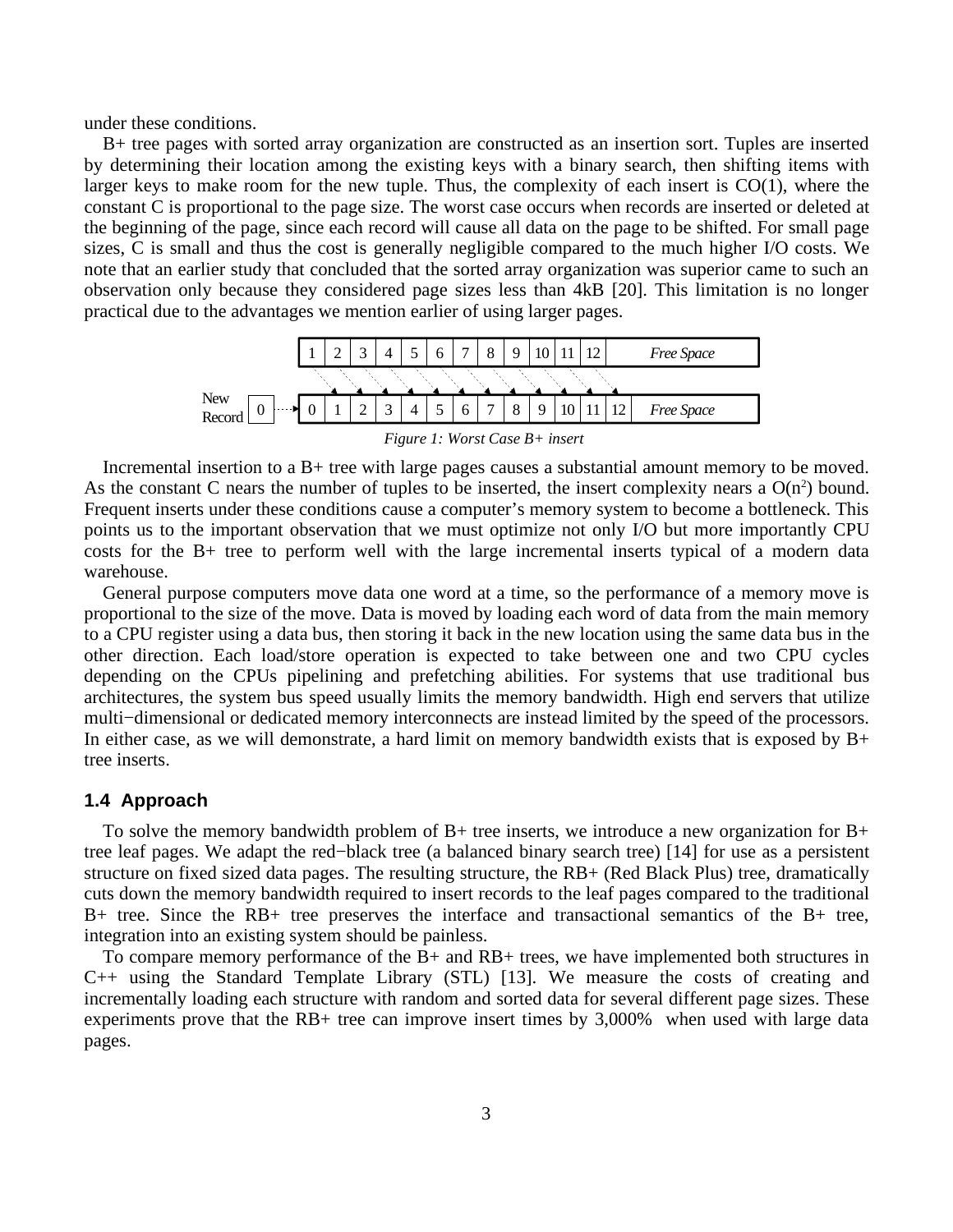#### **1.5 Paper Organization**

The remainder of the paper is organized as follows. In Section 2, we examine the impact of large pages on B+ tree memory performance. In Section 3, we give a detailed description of the RB+ tree structure and theory. Section 4 explains the memory and I/O tradeoffs of the RB+ tree compared to those of the B+ tree. In Section 5, we benchmark the RB+ tree against the B+ tree to demonstrate the superior insert / delete performance and equivalent query performance of our structure. Finally, we discuss related work in Section 6 and conclusions in Section 7.

#### **2 An Illustrating Example of the Memory Bandwidth Problem**

We now look at an example where one million records are inserted into a B+ Tree using large (256k) pages. Because B+ tree pages are 70% full on average [9], an insert evenly distributed over the data set will have to shift 35% of the items. Assuming a memory move requires 2 bus cycles, a 64 bit CPU with a 66MHz bus, 256k page as in [7], and 1,000,000 items to be inserted, then we compute:

Total Data Moved = *items* \* (% page to shift) \* pagesize =  $1,000,000$  \*  $0.35$  \*  $2^{18}$  =  $91,750,400,000$  bytes Memory Bandwidth = *bytes/move cycles/sec cycles/move*  $=\frac{8*66,666,666}{8}$ 2 = 266,666,664 bytes/sec Time = *Total Data Moved Memory Bandwidth*  $=\frac{91,750,400,000}{8}$ 266,666,664 = 344.06 *sec*

We see that for this example, time spent moving memory for the insert would correspond to several minutes. A slow or busy computer along with a larger page size could make such an insert last well over an hour. Delete operations would take a similar time. It is this problem of bulk insert performance at the memory and not at the I/O level that we address in this work.

To put any differences due to modern hardware advances into perspective, we have also collected actual times for this example on several mid−range servers. We have calculated the best possible performance for these machines based on the manufacturer's claims.

| <b>Machine</b>             | <b>CPU</b> Speed | <b>Max Bandwidth</b><br>(GB/sec) | Time@Max               | <b>Actual Time</b> | <b>Actual Bandwidth</b> |
|----------------------------|------------------|----------------------------------|------------------------|--------------------|-------------------------|
|                            | (Mhz)            |                                  | <b>Bandwidth</b> (sec) | (sec)              | (GB/sec)                |
| IBM H50                    | 336              | 1.3                              | 65.7                   | 328.9              | 0.28                    |
| <b>HP9000</b>              | 180              | 0.96                             | 89                     | 160.2              | 0.57                    |
| <b>Sun E4500</b>           | 400              | 2.68                             | 31.9                   | 201.1              | 0.46                    |
| Compaq Alpha GS160 $ 625 $ |                  | 6.4                              | 13.35                  | 70                 | 1.31                    |

*Table 1: Memory Perfomance for Mid−Range Servers*

It is worth noting that the maximum bandwidth is not achieved for any of these machines since our example does not make use of the several processors required to saturate the memory channel. Although a multiprocessor implementation could reduce the time to the value calculated at the maximum bandwidth, the parallel insert algorithms required to reach this limit would incur synchronization costs and would require several additional CPUs to reach the maximum bandwidth. Furthermore, parallel solutions require expensive multiprocessor machines and may not be suitable in multiuser environments.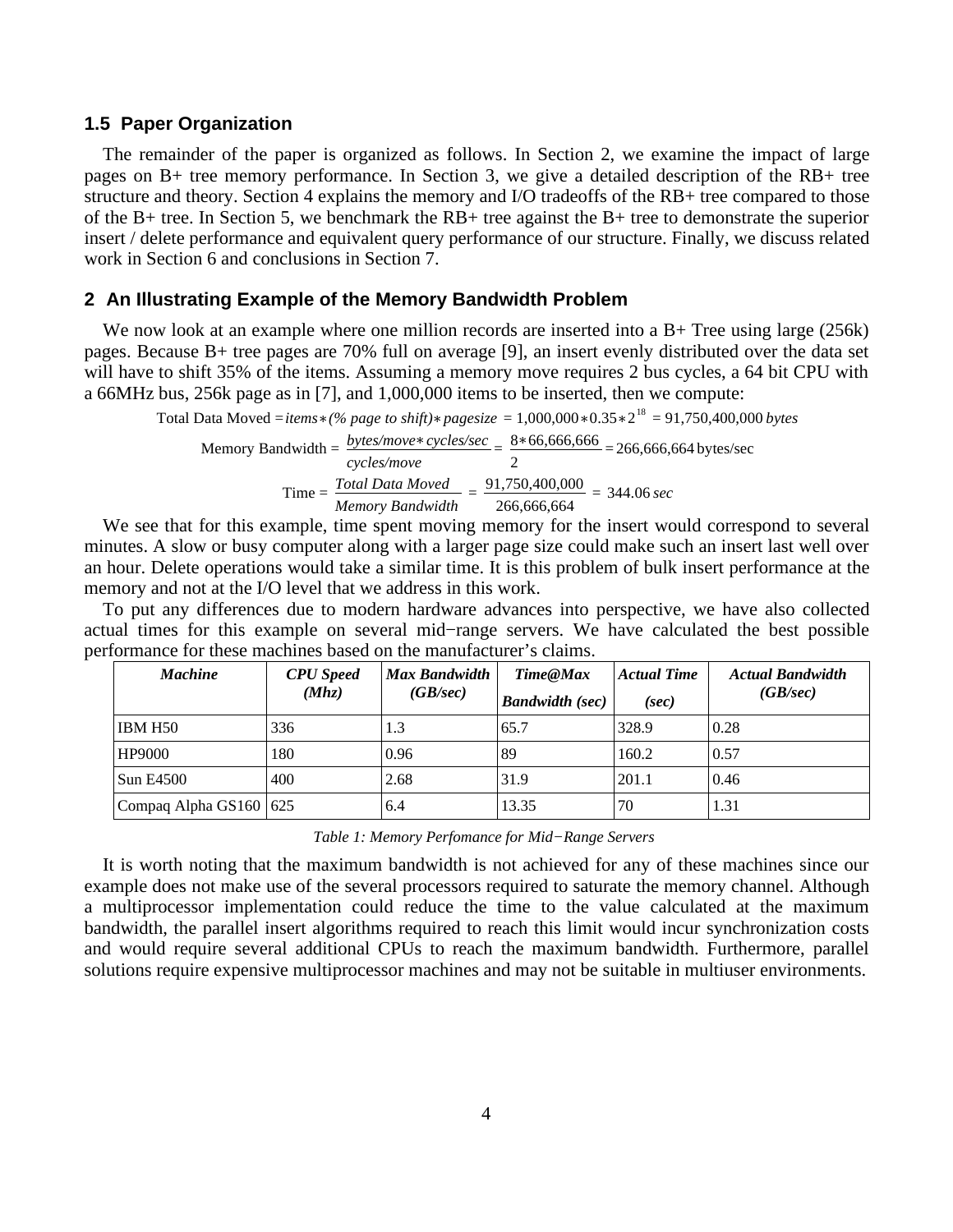#### **3 The RB+ Tree: Coping with Larger Page Sizes and Insert Sizes**

#### **3.1 Requirements**

To overcome the performance problem caused by large data pages, we now propose the design of an enhanced B+ Tree, that reduces the memory bandwidth by introducing a new organization for B+ tree leaf pages. Our goal is to design a solution that while offering this new performance benefit does not compromise any of the already known desirable characteristics of the B+ tree. In particular, the B+ tree already offers excellent query performance, so our alternate solution will need to continue to offer comparable performance. Furthermore, B+ trees with sorted array organization offer acceptable insert and delete performance with smaller data pages, so our solution will need to perform well with both small and large page sizes.

#### **3.2 Overview: Red−Black Tree Properties**

We now propose a format for the leaf nodes of our index that minimizes in−memory transfers for inserts and deletes with very little overhead. Instead of storing the leaf pages of the B+ tree as sorted lists, we propose to adapt the red−black tree data structure [14] to serve as the persistent leaf page organization. The red−black tree can be updated at much smaller cost than a sorted list, yet provides nearly equivalent search performance. As we will show, the new structure achieves worst case logarithmic insert, find, and delete performance and significantly outperforms the B+ tree under many conditions.

The red−black tree is a binary search tree that uses a flag at each node of the tree to indicate the balancing of the tree. The red−black guarantees logarithmic insert, find, and delete performance by ensuring that tree is partially balanced. The balance of the red−black tree is maintained dynamically by checking that the following constraints are met after each insertion or deletion:

- 1) Leaf nodes are always black;
- 2) All paths from leaf nodes to the root node contain the same number of black nodes; and
- 3) All red nodes have black parent nodes, except for the root node, which does not have a parent.

Nodes are inserted at the leaves of the red−black tree. After each insertion, the nodes along the path from the new leaf to the root may need to be rotated or re−colored to correct newly violated constraints. Rotations and re−coloring have small constant complexity which is amortized over time, and the number of these operations is bounded by the logarithmic height of the tree. To delete a node, the node is rotated to a position where it can be truncated, then any constraints violated by the truncation are corrected as for the insert. Thus, deletions also have logarithmic complexity.

Typically, the red−black tree is used as an in−memory structure where the left child, right child, and parent pointers are stored as absolute memory addresses. On a 64 bit computer, pointers are 8 bytes wide and structures are padded to 8−byte alignment, so the space required to store pointers and the color flag for each red−black tree node is 32 bytes.

The possible use of the red−black tree as a persistent structure was first mentioned in [17]. However, this work does not discuss their persistent red−black tree structure in the context of relational databases. Relational databases use fixed size data pages rather than contiguous files, as had been assumed in [17]. This must be considered when evaluating the performance of such a persistent structure for relational database indexing. A persistent red−black tree over a contiguous file does not guarantee efficient ordered access and has a large per−node overhead for storing page pointers. As we will show below, the RB+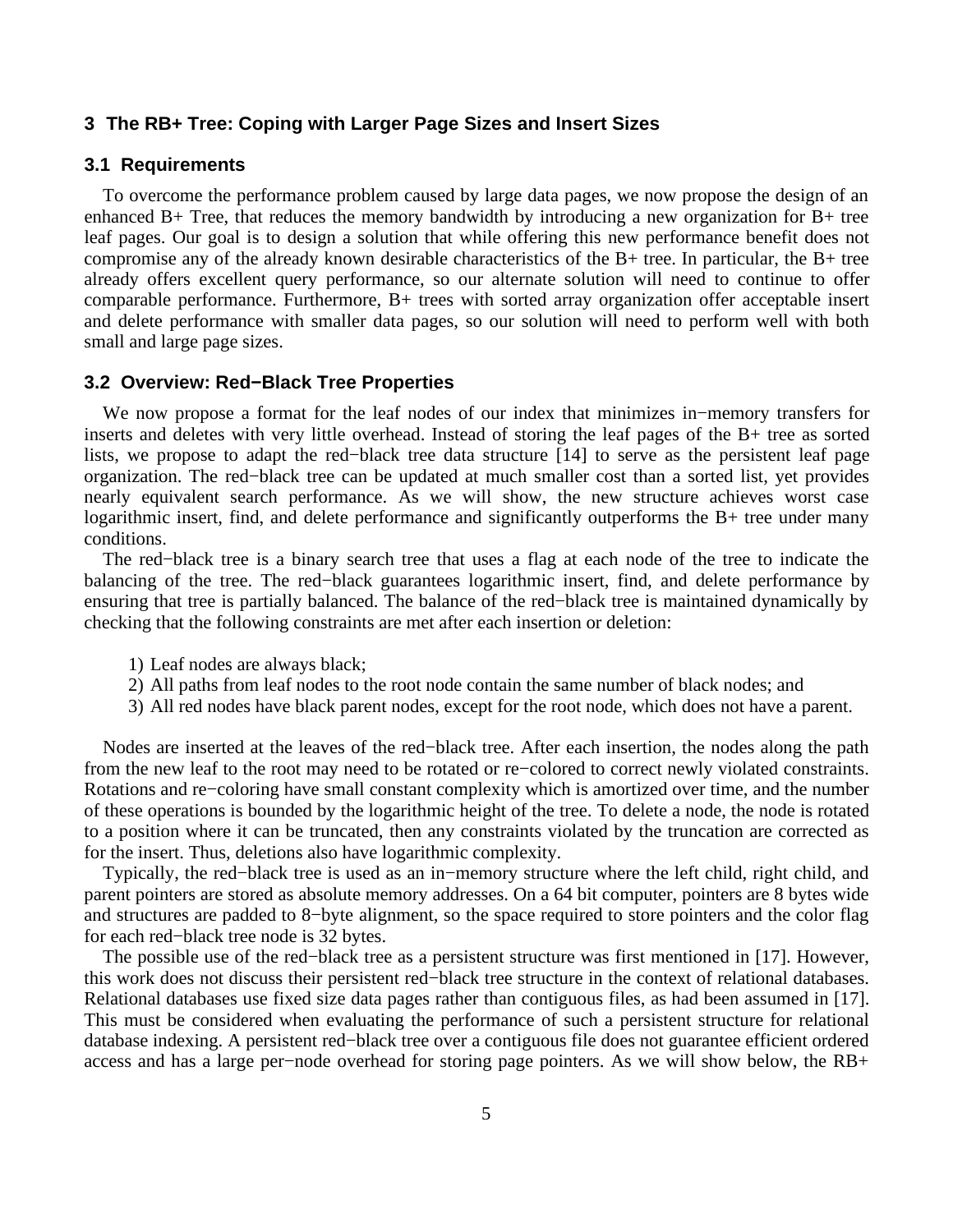tree organization succeeds in solving these problems as well as free−space management problems by cleverly taking advantage of the fixed data page size.

#### **3.3 RB+ Tree Structure**

The RB+ tree uses different organizations for index and leaf pages. Index pages, which store pointers to leaf pages, use a sorted array organization like the traditional B+ Tree. The leaf pages however, which are the specific focus of the RB+ tree, are quite different in both organization and also in operation as described below. Figure 2 depicts the organization of the RB+ tree. The index nodes have a flat array structure, while the leaf nodes contain the linked nodes of the persistent red−black trees.



*Figure 2: RB+ Tree Logical Structure*

# **3.4 Leaf Page Organization**

The typical drawbacks of the red−black tree structure are eliminated with our persistent model as characterized now. The RB+ tree stores the parent and sibling pointers and the color flag in a persistent format. The goal is to store these fields in a minimal amount of space so that the additional overhead for each tuple is minimized. We now propose to minimize this cost in the RB+ Tree organization by pre− allocating the page into an array of fixed size cells and storing red−black tree pointers as cell array indices. The fixed size of the data page guarantees that the cell array can be indexed by a substantially smaller variable than an absolute address, the size of which we calculate below.



*Figure 3: RB+ Tree Leaf Format*

An additional advantage of storing the red−black tree pointers as cell array indices is that the entire RB+ leaf page can be freely paged to disk at little cost, as there is no absolute addressing to preserve. Specifically, the RB+ tree can be loaded into any buffer slot in the cache and manipulated immediately without having to rebuild any of the red−black tree structure. The red−black tree insert, find, and delete algorithms can all easily be modified for the RB+ tree to use cell index numbers instead of the absolute pointer addressing.

#### **3.5 RB+ Tree Leaf Cells**

Each RB+ tree cell contains a header that stores the pointers and color flag used by the red−black tree followed by the tuple that the user inserted. The size of the cell header must be a multiple of 8 bytes so that the address of the user record that follows is aligned to an 8 byte word boundary (most 64 bit computers use 8 byte aligned pointers). Since there are three equally sized pointers to store, it makes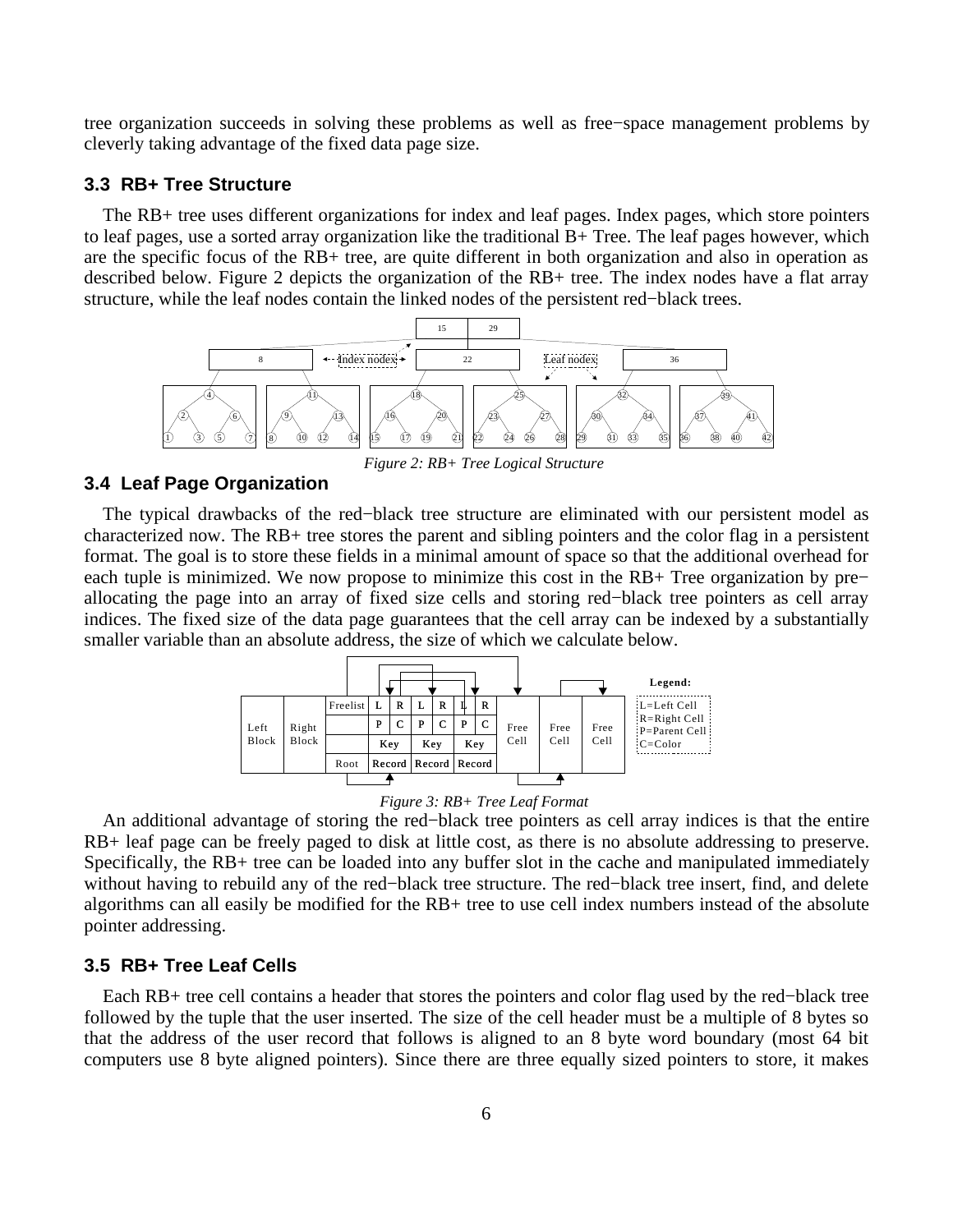sense to also store the color flag in the same size field to simplify the alignment problem.



When a new RB+ leaf page is created, the entire page is segmented into an array of cells like the one depicted in Figure 4. Segmenting the page avoids memory fragmentation and simplifies free space management. Unused cells are managed by linking them into a freelist that is local to the page. When the page is initially created, all cells are placed on the freelist. Cells are removed from and added to the freelist as inserts and deletes add or remove records. A cell can be allocated or deallocated in constant time by simply removing it from or inserting it as the new head of the freelist.

When the freelist becomes empty, the leaf page is split in a manor reminiscent of the B+ tree. Since individual insert and delete operations are inexpensive, the split simply moves half of the items to the new page, one at a time. Any propagation of the split through the index pages is handled by the traditional B+ tree algorithms. It would be possible to split the binary tree directly at the root to avoid rebalancing after each node is moved. However, the simpler approach of moving individual items ensures that the two halves of the split are equally sized and performs just fine as our results will support later.

#### **3.6 Leaf Page Calculations**

We now calculate the minimal space required to store the four field cell header. The header size will need to be rounded to an 8 byte boundary for 64−bit portability:

| Cells per page: $n$      | $n = \frac{p}{q}$ |
|--------------------------|-------------------|
| Page size: $p$           |                   |
| Cell size: $c$           | $x * log2(n)$     |
| Fields per cell: $x = 4$ |                   |
| bits/byte: $b = 8$       | h:                |

Simplifying the above equations:

Given:

$$
c = \frac{x * \log_2(n)}{b} \qquad \log_2(n) = \frac{b * c}{x} = 2 * c \qquad n = 2^{2 * c} \qquad \frac{p}{c} = n = 4^c \qquad p = 4^c * c
$$

Substituting the maximum page size of 512k bytes  $(2^{19})$  for p and solving for c (by successive approximation) and *n*:

$$
c = 8 \frac{bytes}{cell} \qquad n = \frac{p}{c} = \frac{2^{19}}{8} = 65536 \frac{cells}{page}
$$

Hence, an 8 byte field can be used to store the header for the largest page size. The two byte fields for the pointers are just big enough to hold the largest cell number for a 512k page. While smaller pages will not actually use the entire two byte field, it will suffice to show that all pages larger than 1k will require more than a single byte to index the cell array. Substituting a field size of four bytes for *c* and solving for *n* and *p*, we get:

$$
p = 4^{c} * c = 4^{4} * 4 = 1024 \frac{bytes}{page}
$$
  $n = \frac{p}{c} = \frac{1024}{4} = 256 \frac{cells}{page}$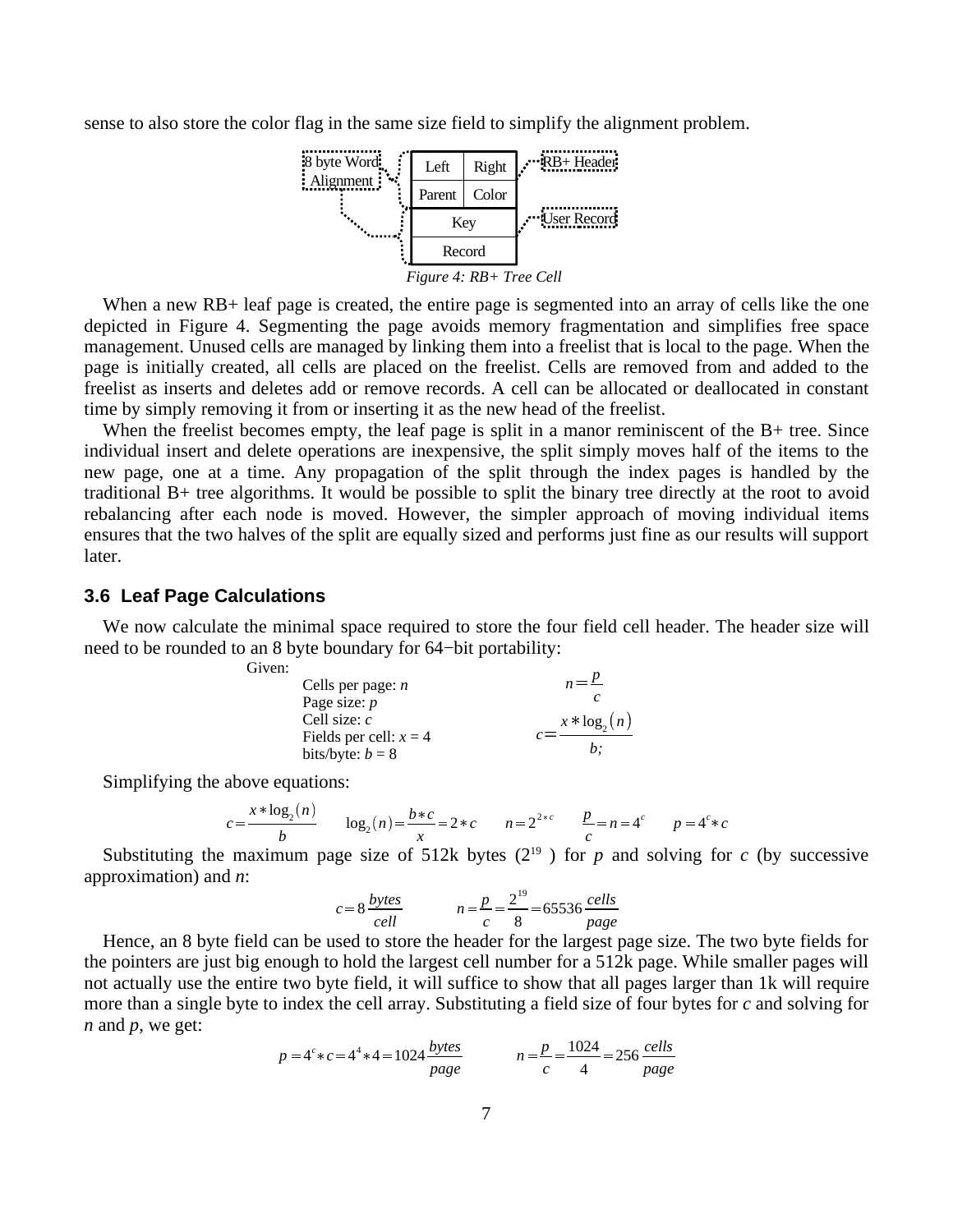The RB+ tree is not really intended for page sizes as small as 1k, so there is no real need to implement this 4 byte/cell version just for 1k pages. However, as we'll illustrate in our experiments, the RB+ organization will achieve memory performance gains over the sorted record organization even for the small 1k page size.

#### **3.7 RB+ Index Page Organization**

The remainder of the RB+ tree design is identical to that of the traditional B+ tree. Interior pages of the RB+ tree use the familiar sorted list format of the B+ tree. The sorted list format increases the fan− out of the RB+ Tree since more nodes are stored on each interior page. The increased fan−out reduces the number of index pages and thus the height of the tree. Performance is not compromised much by using sorted list index nodes because the frequency of inserts into index nodes is very low (only during a split or collapse) in comparison to that of the leaf node inserts. This is especially so for large pages since fan−out is based on the number of items on a page, and hence more leaf inserts must occur before a split is required. The left and right page pointers of the B+ tree are also retained to efficiently support range queries. Since all structures for the RB+ tree are persistent, the interfaces and semantics are identical to those of the B+ tree.

#### **4 Performance Discussion of the RB+ Tree**

#### **4.1 Cache Considerations**

Although our experimentation has not included any persistent secondary storage, we recognize that the RB+ tree will require slightly more storage space than the traditional B+ Tree. The RB+ tree organization minimizes the total overhead for each tuple to 8 bytes for most configurations. Both multidimensional data and the extremely wide rows often used in data warehouse tables may produce tuples that are hundreds of bytes in size each. If the RB+ tree is used with tuples this large, the 8 byte overhead is insignificant. In the worst case, such as may be encountered for a secondary index, each tuple would consist of an 8 byte key and 8 byte record pointer (after alignment), and the storage required for the RB+ tree would be 150% of the storage required for a B+ tree. This increased storage cost would translate to an increase in query time if I/O were random or synchronous.

Under random access, increasing the number of pages in a tree reduces the probability of a page being in the cache. To achieve the same random access performance with an RB+ tree as a B+ tree storing the same data, the size of the cache would need to be increased by these same 8 bytes per tuple to facilitate the larger RB+ tree. If the cache is not increased to compensate for the RB+ tree overhead, there will be a point (which we demonstrate later) when increased I/O costs resulting from cache misses will negate CPU performance gains.

For both B+ and RB+ trees that are larger than the cache, accessing tuples in sorted order may be the only way to completely avoid thrashing the cache. This would guarantee that each page is read only once, assuming the cache has enough free pages to hold at least one root to leaf path in the tree. Sequential I/O also creates the prospect for asynchronous prefetch, which could hide some or all of the additional I/O caused by the increased size of the RB+ tree over that of the B+ tree. The effectiveness of prefetch depends on the rate at which the DBMS can process data pages. Since a data warehouse is likely to perform aggregation, sorting, or hashing to query result sets, we expect that pages will be processed slowly and hence prefetch could effectively compensate for the increased I/O during this time. We'll assume for simplicity's sake in our I/O tradeoff analysis given below that either the entire index can remain in the cache or sequential access is used to prevent thrashing the cache.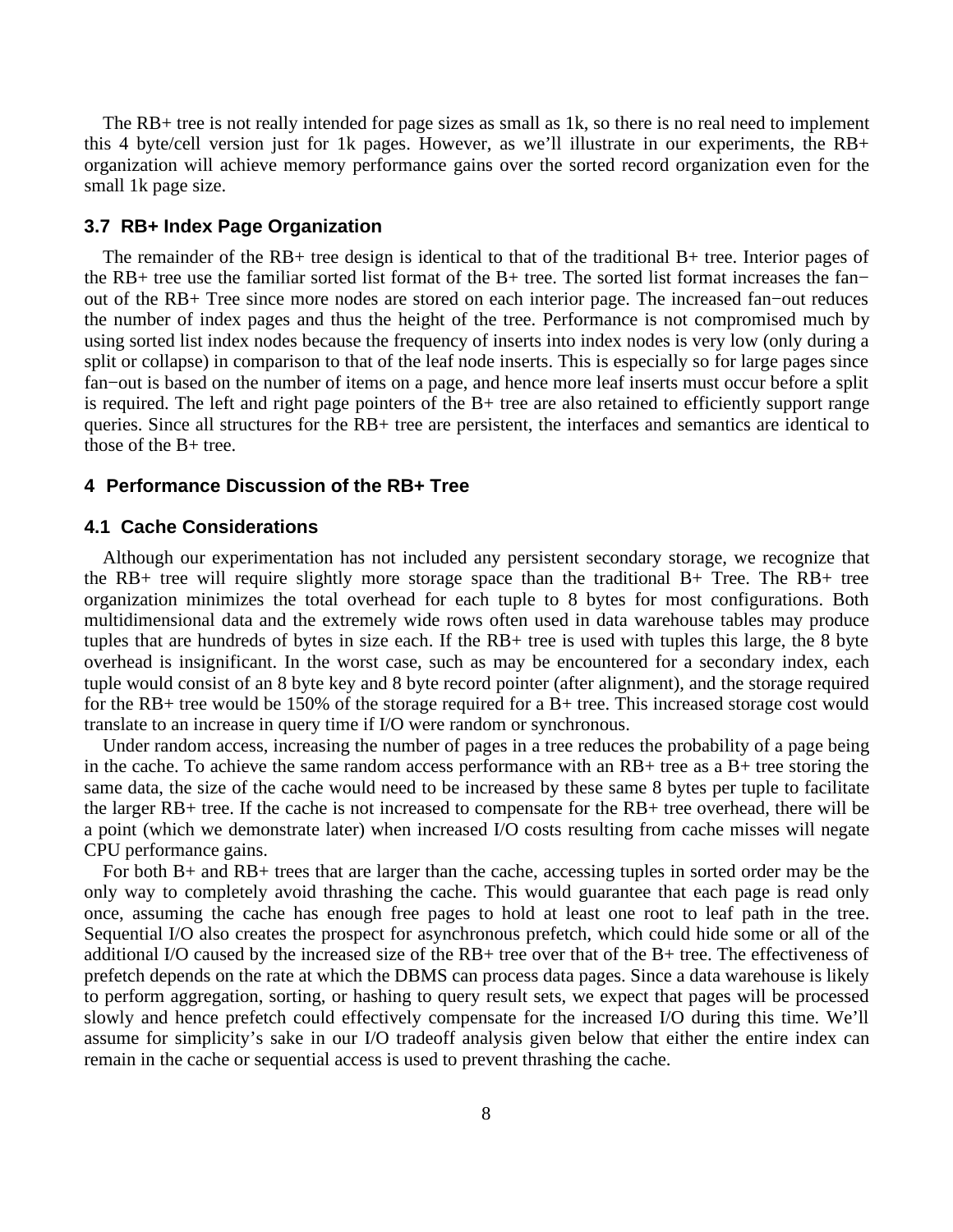#### **4.2 I/O Tradeoff**

For keys inserted over a narrow range of data values, several inserts will occur to the same page. Conversely, a sparse key distribution may insert only one tuple in a given page. We define the page insert density as the average number of tuples inserted into each existing page (# of tuples / # of pages visited). A high enough insert density will cause the CPU savings to surpass the cost of the additional I/O for the RB+ tree and thus the net time will be reduced.

Given:

Page Insert Density: *D* Number of Tuples Inserted: *N* Page Size: *S* Memory Transfer Rate: *M* I/O Transfer Rate: *I* Size Ratio of RB+ Page to Equivalent B+ Page: *R*

The page density is calculated by finding the point when additional I/O costs for the RB+ tree are equivalent to the savings in memory related costs:

Time = 
$$
\frac{N \cdot S \cdot (R-1)}{D \cdot I} = \frac{0.375 \cdot N \cdot S}{M}
$$
  
D =  $\frac{M \cdot (R-1)}{0.375 \cdot I}$ 

We now compute the page density for our previous example:

*N* = 1,000,000 tuples  $S = 2^{18}$  bytes *M* = 266,666,664 bytes/sec *I* = 20,971,520 bytes/sec  $R = 1.5$  $D = \frac{266,666,664 \cdot (1.5 - 1)}{2} = 6.35$  tup 0.375 20,971,520 = 6.35 tuples/page

For this example, we must insert 6.35 or more tuples into a page on average during an insert to benefit from the RB+ tree. The likelihood of achieving this density will depend on the insert density (described above), which is a factor of the number of records inserted and the initial tree size. We now calculate the largest tree that can sustain the 6.35 tuple/page insert density with a 1,000,000 record insert:

Tree Size = 
$$
\frac{N \cdot S}{D}
$$
 =  $\frac{1,000,000 \cdot 2^{18}}{6.35}$  = 41,282,437,120 bytes = 38.6 GB

The RB+ tree in this example would insert 1,000,000 tuples faster for all trees less than 38GB. For a clustered index, the larger tuples would reduce the ratio of the  $RB+$  page to the equivalent  $B+$  page, denoted by *R*. This in turn would reduce the page insert Density, denoted by *D*. Hence, (clustered) indexes with larger tuples would achieve even better performance gains from the RB+ tree.

#### **5 Experimental Results**

#### **5.1 Experimental Setup**

To contrast the performance of the B+ and RB+ trees, we have implemented both of these structures in a uniform testbed. The purpose of these experiments is to demonstrate the improved memory performance of the RB+ tree when compared to that of a similar B+ tree. In our experiments, we focus on the measurement of performance for insert and find operations. The logarithmic delete performance of the red−black tree is expected to produce results identical to those of the insert. Therefore, we have chosen not to implement the delete operation for the two index structures in the interest of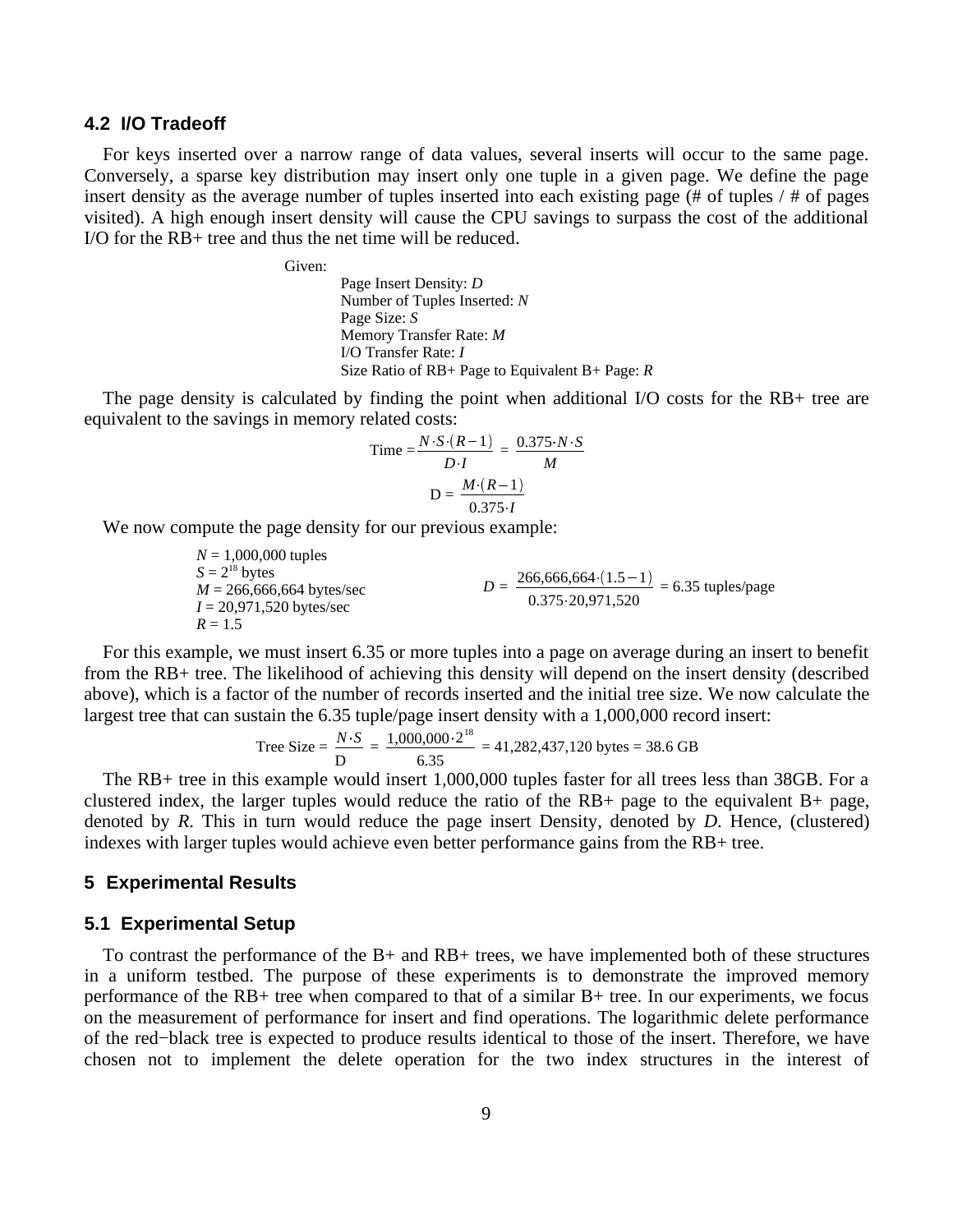implementation time. The simple buffer manager that we have implemented for these experiments does not actually perform disk I/O, so the indexes are always resident in main memory.

Our experiments include measurements for the creation of an index as well as for incremental index loading. For these experiments, we vary the page size between 1024 bytes and 512 Kb in powers of 2. To guarantee an even distribution of the data, we generate a set of records with unique sequential keys. We experiment with various different sequences of this data, inserting the keys in ascending, descending, and random order for both tests.

Our structures are implemented in C++ using the Standard Template Library (STL). Tests were run on a 64 bit 250MHz Sun Server running Solaris 7. Both the B+ and RB+ trees use the same algorithm templates for page−level operations (page allocation, page traversal, page splitting, etc.). There is a separate implementation for the leaf pages of each structure that encapsulates the different leaf page organizations with a common interface. This arrangement is possible since the leaf page organization is in fact the only difference between the  $RB+$  tree and conventional  $B+$  tree, indicating the simplicity of adapting it to an existing B+ indexing system.

#### **5.2 Testing of Initial Load Performance**

The index creation test demonstrates the performance overhead of loading the index from an empty state. This scenario is encountered when an index is added to an existing table or created temporarily for a query that has no useable index. If the index were to be created for an existing table, the size of the insert would be the number of rows in the table and the keys would most likely be unordered. For a data warehouse, this could be an extremely large index to build. We expect the RB+ tree to insert efficiently under all insert sequences until the index is too large to hold in the cache. If the index is too large for the cache, only an ordered insert will guarantee acceptable insert performance.

We expect the RB+ tree to outperform the B+ tree using random and descending keys with the index creation test since it will avoid memory movement costs of shuffling leaf pages. For ascending keys, the B+ tree should insert slightly faster, since it can add tuples with higher keys to its sorted pages without moving existing tuples [4]. In this case, the RB+ tree must still pay a constant cost to rotate nodes within its leaf pages to keep the red−black trees balanced. A descending sequence of keys will cause the most shuffling to occur in the B+ tree since keys are always inserted at the beginning of the page. The time for a random sequence of inserts should be somewhere in between the ascending and descending times.

# **5.2.1 B+ Tree Initial Load Test Results**

The chart in Figure 5 shows insert and find times that we measured in the index creation test, displayed as a function of the page size on the *x* axis. The insert size is fixed at 1MB (about 52,000 tuples) for this complete test series. Time is measured as wall time on an idle system and only includes the time needed to populate the in−memory index since data is not written to disk. Find performance is also measured to show query performance in response to the changing page size.

The measurements depicted in Figure 5 confirm that the CPU cost for B+ tree inserts is roughly proportional to the page size, except for the case of ascending keys. We see that for small 1k pages, the time to insert into the B+ tree is small, while the time to insert into the 512k pages is over two orders of magnitude larger. This confirms our the intuition that while a traditional B+ tree may work fine for OLTP databases, it does not fare well with larger warehouse pages.

Figure 5 also shows that the B+ tree find performance is practically unaffected by the page size. This is justified since several different page sizes will produce a tree of the same height. In fact, the only difference that results from doubling the page size is the addition of a single key comparison in the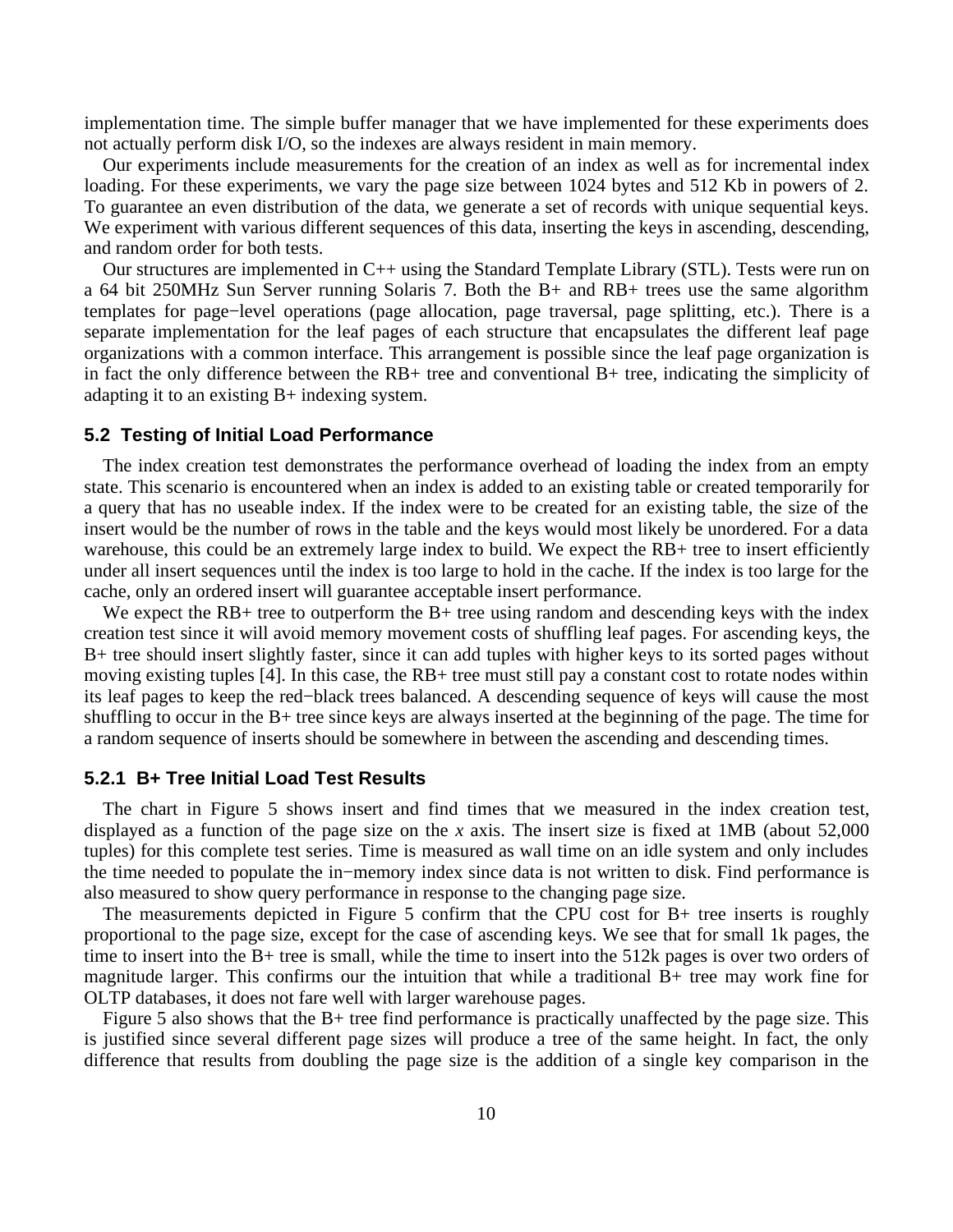

binary search at each level of the tree on average. If the increased fan−out due to the larger page does cause the tree height to decrease, then the performance difference is then noticeable. The line representing find time in Figure 5 contains a large dip between the 4k and 8k page sizes where the tree height decreases from 3 to 2. This decrease in height causes a 14% decrease in find time, while measurements for all other adjacent page sizes differ by less than 5%.

### **5.2.2 RB+ Tree Initial Load Test Results**

For the RB+ tree, our expectation is to see equivalent times for all page sizes and key orderings, since we have not included I/O in our measurements. The chart in Figure 6 depicts insert and find times for the RB+ tree when loaded with the same permutations of data as the B+ tree in Figure 5.



Figure 6 confirms our expectations that the RB+ tree demonstrates excellent insert and find performance for all key orderings in the index creation test. In fact, for all page sizes the insert time stays below 1 second, which is the best case performance for a B+ tree page with a small page size as shown in Figure 4. We also notice the find time to be consistent with the B+ tree find time. This confirms that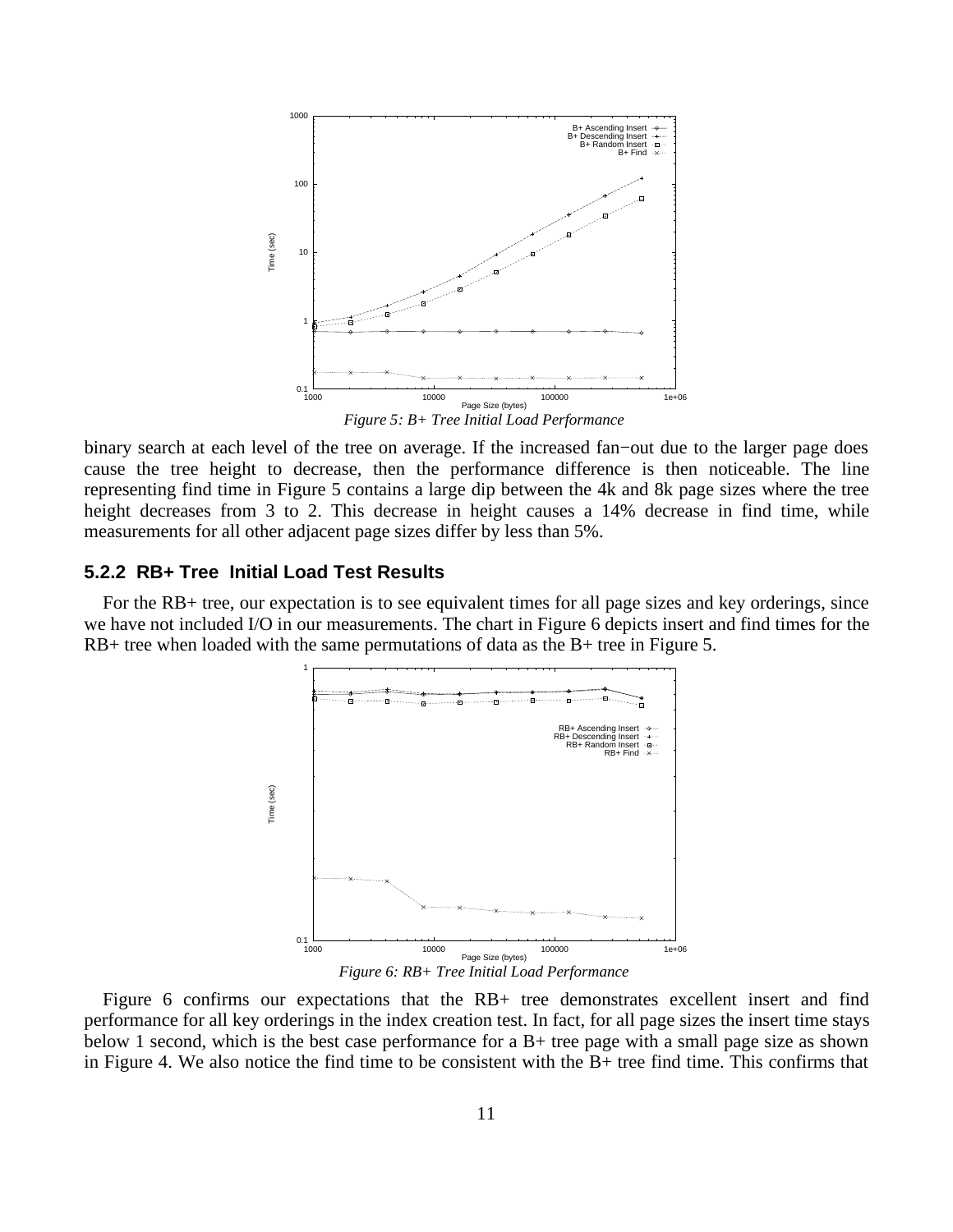the RB+ tree does not negatively affect query performance. Even if we had factored additional I/O costs for the RB+ tree into the result, the page density is maximized for an initial insert so the RB+ tree would still prevail. Furthermore, there is no read I/O for an initial load (since all pages are new) unless the cache begins to thrash. This evidence suggests that the RB+ tree can effectively use larger pages without incurring performance penalties during inserts and deletes.

#### **5.3 Testing of Incremental Load Performance**

The second set of experiments demonstrates the costs associated with incremental loading of an index with keys that are evenly distributed across the existing entries. The size of the index increases as each incremental load is applied. This is a likely scenario for an existing database that receives periodic updates. We expect the RB+ tree to outperform the B+ tree for all key orderings in this test. The 1MB of data to be loaded is divided into 10 incremental loads that each contain about 5,200 keys. Interestingly enough, this relatively small load is already sufficient to demonstrate the relative memory performance of the two structures and the effectiveness of our proposed solution.

#### **5.3.1 B+ Tree Incremental Load Test Results**

For incremental inserts to the B+ tree, the time spent shifting keys will depend on the locations of existing keys versus locations of the new keys on the data page. This placement cannot be determined from the external interfaces of the B+ tree. However, if multiple tuples are inserted into the same page, then the time may be slightly better if the keys arrive in ascending order, as compared to a random or descending order of keys. This is because the tuples with the lowest keys, which belong more toward the beginning of the page, are inserted when when the page is less full. Since the least number of items are moved for the ascending insert, the time is guaranteed to be less that that of the other orderings. The chart in Figure 7 demonstrates this behavior for a 256k page size, which is the largest page size in our experiment. Even larger page sizes would further degrade performance of a B+ tree, while increasing performance of a comparable RB+ tree.



*Figure 7: B+ Tree Large Page Incremental Load Performance*

The chart in Figure 7 represents the B+ tree insert times measured for each of the 10 incremental loads along the *x*−axis. We find that the insert time is again roughly proportional to the page size, just as we also had observed in the initial loading experiment in Fig. 5. Note that for ascending data, the difference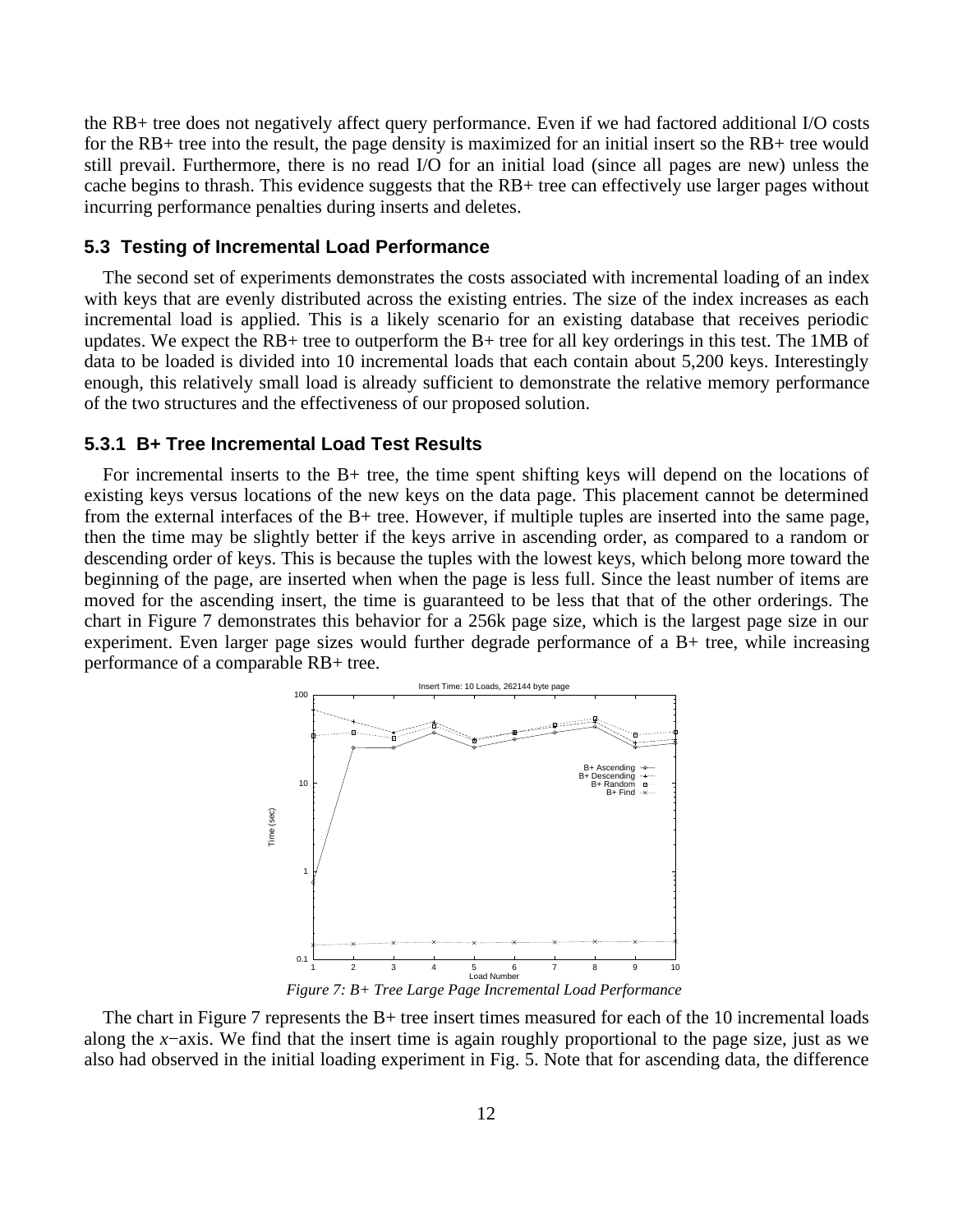in performance between the initial load (Load 1) and the first incremental load (Load 2) is nearly two orders of magnitude, while subsequent loads remain at fairly steady time. This behavior is due to the fact that the B+ tree only offers acceptable performance with a large page size on an initial load with ascending keys. All other loads are in the 10's of seconds (note the logarithmic scale of the y−axis in figure 7), which is unacceptably high for this relatively small incremental load (around 5,200 records).



*Figure 8: B+ Tree Small Page Incremental Load Performance*

Smaller pages do however demonstrate a quite different behavior. The chart in Figure 8 demonstrates near−constant incremental load time for the B+ tree with 2k pages. For pages this small, inserts to the B+ tree do not move a substantial amount of memory, thus performance is acceptable. As the page size is repeatedly doubled, the time required to insert into the B+ tree page doubles as well.

# **5.3.2 RB+ Tree Incremental Load Test Results**



*Figure 9: RB+ Tree Large Page Incremental Load Performance*

The RB+ tree is designed to maintain a constant insert time for incremental loads. We see from the chart in Figure 9 that incremental insert performance for the large (256k) page is around 3,000% better than that of the B+ tree. If fact, the RB+ demonstrates consistent insert performance that varies by less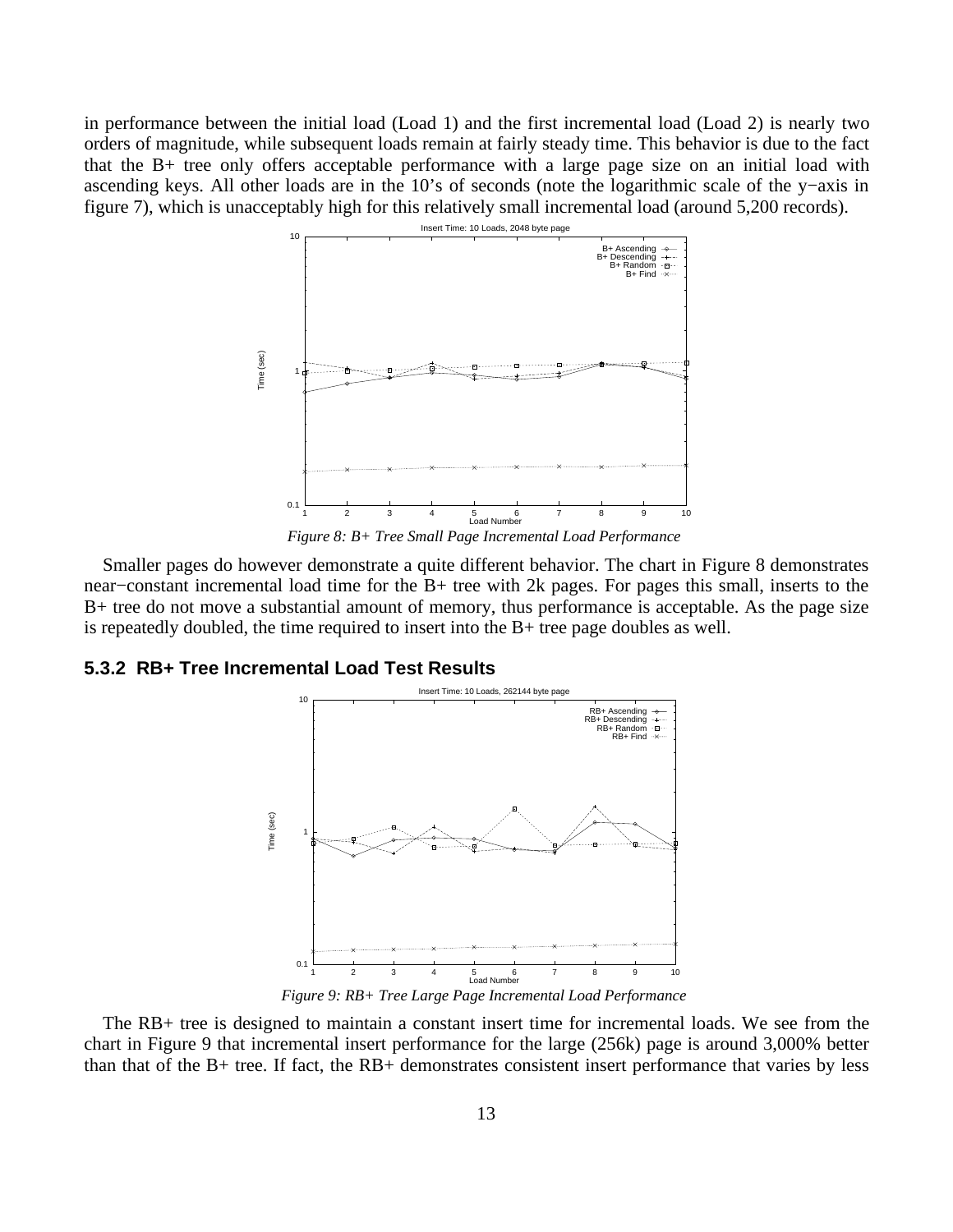than a factor of 2 between the various incremental insert sets. We also observe the same desirable performance improvement for all types of insert patterns: ascending, descending, and random. It is this performance that proves that the RB+ tree is a practical solution to facilitate high volume inserts with large data pages.

As shown in Figure 10, the RB+ tree also maintains near−constant incremental insert times with smaller (2k) pages. Both insert and find performance are comparable to those of the  $B+$  tree with a 2k page size. This proves that the RB+ tree can indeed perform well in place of the B+ tree, even for databases that support several different page sizes. We believe that any deviation that can be seen in Figure 10 is due to page splitting, which is much more frequent for small pages. Such small deviations can similarly be seen in the B+ tree small page tests in Figure 8. These splits occur in waves for ascending and descending data in this test since all of the data pages are filled equally and thus split at roughly the same time.



*Figure 10: RB+ Tree Small Page Incremental Load Performance*

# **6 Related Work**

In [17], a similar problem of storing a large ordered set of points is solved with a persistent red−black tree. They conclude that the red−black tree eliminates the memory overhead of maintaining a contiguous sorted list, but the remainder of their work focuses on orthogonal issues. Since the data in question was stored in contiguous persistent storage, there was no means of reducing the inherent pointer overhead of the red−black tree as we have done in the RB+ tree and no guarantee of locality for ordered access of tuples. This locality of reference guarantees efficient sequential access, unlike the red−black over a contiguous file, which can be scattered across the file after incremental inserts.

Several of the solutions proposed to address B−Tree I/O performance for bulk loading are related to our work [1,2,7,8,10]. The most common solution for these bulk updates is to first store inserted records in a smaller auxiliary structure and then later merge these records with the main index in a single bulk update. Both the LSM tree presented in [7] and modified B−Tree in [10] use one or more auxiliary trees to buffer random inserts and deletes before they are merged into the main index. Our RB+ tree is complementary to such work of bulk loading, namely it would be well suited as the auxiliary structure used to buffer inserts. The RB+ tree is designed for such quick loading, especially if the auxiliary structure can stay memory resident. For the main index of such designs, a traditional B+ tree may be more suitable since it is slightly more compact and could still be efficiently merged with the sorted data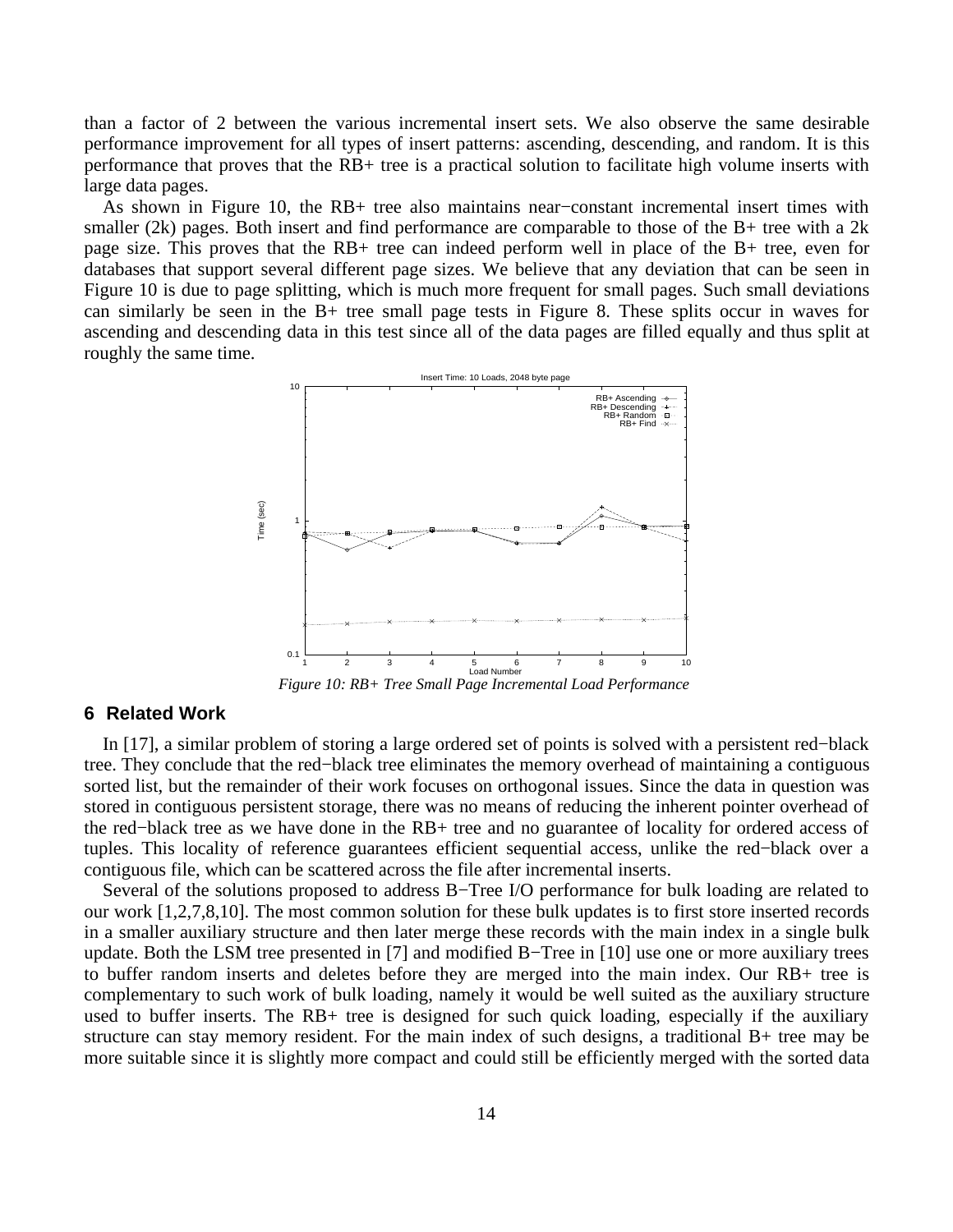from the RB+ tree.

Several of the structures provided in [1,2,7,8] could also be used to improve memory related performance of traditional B+ trees with large pages. However, we do not feel that they provide a good general purpose solution to this problem. These structures could address memory performance by the virtue that they prevent individual inserts from occurring, instead substituting batch inserts which can be efficiently merged into B+ tree pages. This merging would guarantee that existing records on a data page would only need to be shifted once, compared to one per each record inserted for the single record inserts. However, buffering inserts apart from the main index complicates query processing since ordered data is stored in disjoint locations. To query data stored across several indexes, the search must be executed on each index and a single result set assembled from the result set of each index. The added costs of such intermediate results could be detrimental for small queries. Other requirements, such as maintaining a unique key, could be inefficient and complex to implement across several data structures.



*Figure 11: Sequential Access Comparison*

We find that merging solutions also do not address delete operations, whereas the RB+ tree can efficiently handle deletions simply because the red−black tree guarantees logarithmic performance for both insert and delete. B+ trees have a memory performance problem when deleting records, since the delete will require other records to shift as with inserts. A separate solution to address memory performance for deletions would be required to complement any solution to insert performance based on merging. This is something not typically studied in the literature, but again illustrates the practicality of our structure.

The Y−Tree in [8] could also be enhanced with the RB+ leaf format. The Y−Tree reduces I/O by buffering tuples in the heap buckets that are stored in the interior nodes. Nodes are migrated to the sorted exterior nodes as the interior nodes fill. For this index, queries that search the interior nodes must perform extra processing compared to the evaluation of the leaf nodes. The RB+ leaf format could be an effective replacement for the heap buckets used in the interior nodes of this index. RB+ leaf pages would offer logarithmic insert behavior for the buckets, while providing ordered access in constant time and point access in logarithmic time. This would significantly improve the query performance of the Y−Tree and possibly reduce the overhead resulting from having to migrate tuples to leaf nodes.

For parallel B+ tree implementations as in [2], reduced memory bandwidth from the RB+ could make parallel inserts and deletes scale better in a multiprocessor system. We suspect that even a B+ tree using small page sizes would encounter a memory bottleneck in a parallel insert. Since the RB+ tree has identical interface semantics to those of the B+ tree, any method of parallelizing the B+ tree could be easily adapted to work on the RB+ tree.

In [18,19], the performance of CPU level caching is analyzed for different index page formats. They find that binary search of a sorted array (which the B+ tree uses for its leaf format) yields poor cache performance since the search will oscillate from one end of the array to the next until converging at some point. For large data pages, the page will be much larger than a cache line, causing several cache misses to occur for a single lookup. In comparison, a binary search tree (which the RB+ tree uses for its leaf format) can be arranged so as to localize data accesses since there is no dependency on the physical node location. By placing tuples along a search path physically close together, the probability of subsequent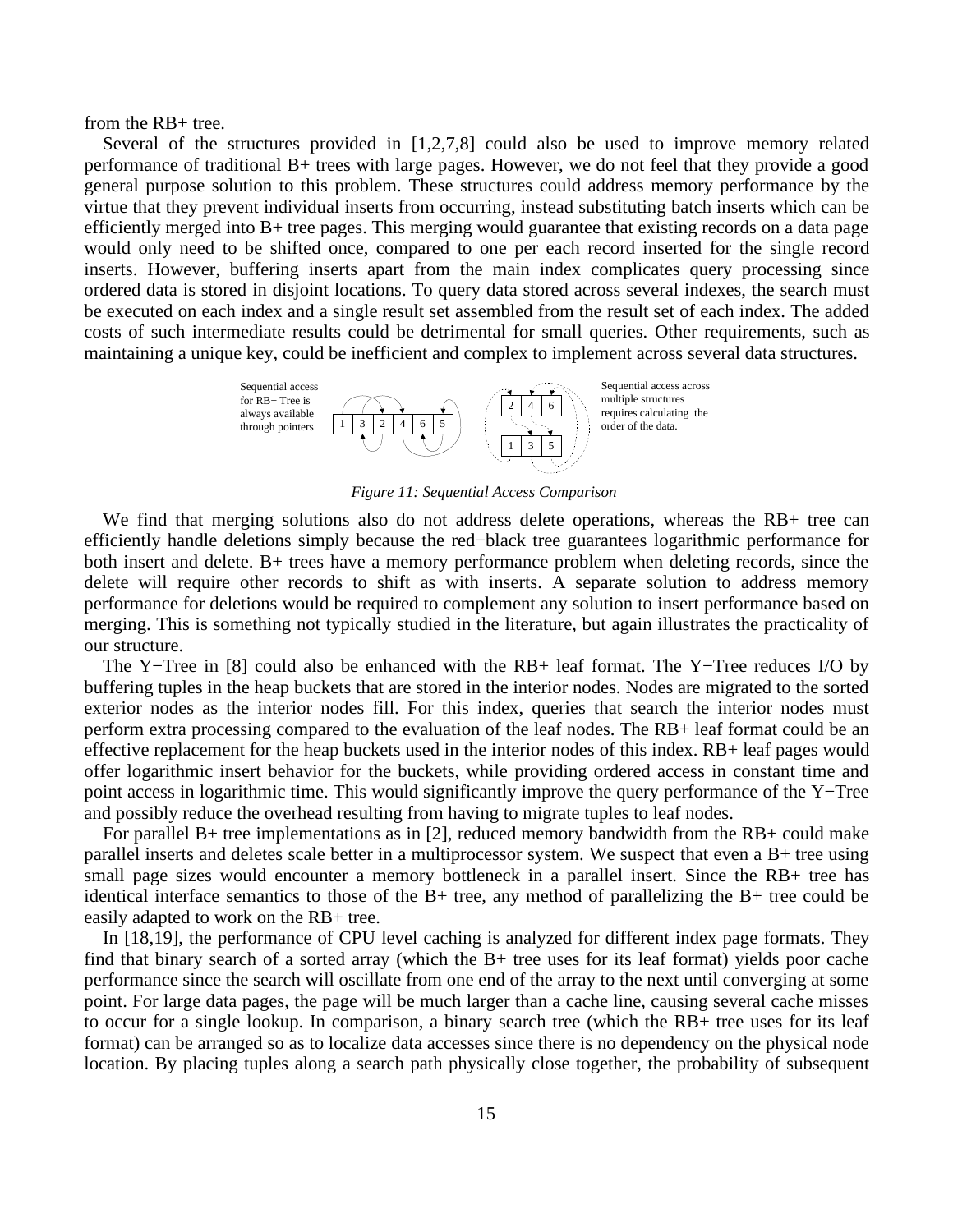items in a search being in the same cache line is greatly increased and in turn there are far fewer reads to 2nd level CPU (L2) cache or main memory. Locality could be accomplished in the RB+ tree by constructing a red−black tree from the free nodes on each leaf page that is ordered by their physical page location (this would replace the freelist). Inserts could then allocate a node that has good locality in logarithmic time and subsequent queries would benefit from the higher CPU cache hit ratio.

#### **7 Conclusions**

Our experimental results have confirmed that the RB+ tree is an efficient index for high volume data warehouses. For large inserts and deletes of random data to large data pages, it can significantly reduce the memory bandwidth compared to traditional B+ trees. Although RB+ storage requirements are larger than those of a B+ tree, we show that the performance gained by reducing memory bandwidth often outweighs possible additional I/O costs. From our experiments, we expect the RB+ tree to improve the memory performance of incremental inserts into large pages by around 3,000%.

Query performance of the RB+ tree is near−identical to that of the B+ tree, making it suitable for a general purpose index. Since the RB+ tree does not use an intermediate structure to cache inserts, updated data is immediately available to queries and there is no periodic maintenance to perform. Another nice feature of the RB+ tree is that it provides the same query functionality and interfaces as the B+ tree, since exact search and ordered access are both possible. This makes the RB+ tree a drop−in replacement for the B+ tree should the need for increased update performance arise, with a low cost of adaptation in practice.

The RB+ tree could also find use as an auxiliary structure or temporary index. It demonstrates superior performance when loading random data. This makes it a good alternative for query processing where a hash might normally be used. A temporary RB+ tree would have several advantages over a temporary hash such as deterministic worst case performance and support for ordered access.

The RB+ tree still has some room to improve. We noted that its potential negative property was increased I/O costs generated from red−black tree node overhead. More work could be done to reduce this overhead, making the structure more desirable for small inserts as well as large ones. The RB+ tree could actually improve performance of point inserts (again by eliminating large memory shifts) and this application remains to be discussed. We could also explore how to extend the RB+ tree effectively to support variable length data, while still preserving its properties as a compact and well performing leaf page format.